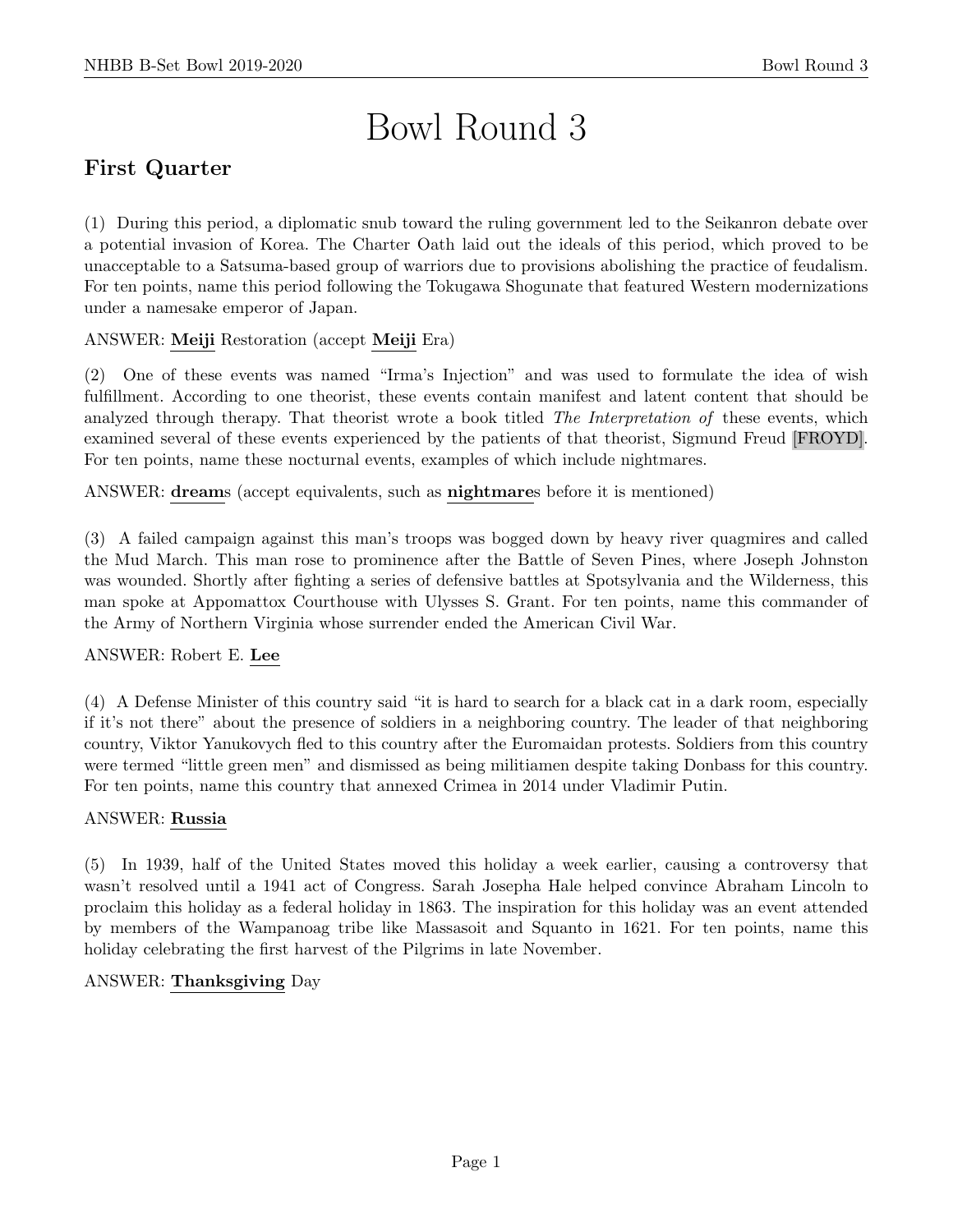(6) This period roughly began with the establishment of the United Provinces, and it included the creation of Unequal Love and The Proposition by Judith Leyster. Schutterstuks like The Meagre Company by Frans Hals and a painting of the company of Frans Banning Cocq were popular during this period. The Mauritshuis museum in the Hague collects paintings from this period, like those of Vermeer and Rembrandt. For ten points, name this seventeenth-century period of great cultural success in the Netherlands.

#### ANSWER: Dutch Golden Age (accept Gouden Eeuw Dutch; prompt on partial answers)

(7) A weapon that made use of this object was conceptualized by Hermann Oberth and was studied by Nazi engineers at Hillersleben who predicted they could build it within 100 years. A large black stone in reverence to this object was taken to the Palatine Hill by Elagabalus, whose name derives from a cult surrounding this object. During the siege of Syracuse, Archimedes designed a "death ray" that used this body to destroy enemy ships through concentrated heat. Louis the 14th was nicknamed the king of, for ten points, what star?

#### ANSWER: the Sun (prompt on mirrors)

(8) In a Hopi creation myth, a grandmother figure named Koyangwuti created one of these things to bring the world into existence. In Jewish and Islamic traditions, respectively, one of these things blocked the entrance to a cave, preventing King David or Muhammad from being captured. The original dream catchers were likely inspired by, for ten points, what items that Arachne was condemned to weave in Greek myth?

ANSWER: spider webs (prompt on "silk" before mentioned)

(9) This group was weakened after repeated attacks by Albert of Mecklenburg's privateers and the Victual Brothers. As a result of the Treaty of Stralsund, Valdemar IV agreed to give this group control of the fish trade. This group's cog ships helped carry out trades with outposts like the Steelyard, Visby, and Novgorod. Lubeck became known as the crown jewel of this group's guilds. For ten points, name this German union that dominated medieval European trade.

#### ANSWER: Hanseatic League (or Hansa)

(10) Preludes to this event included the El Encanto arson and a feint towards Baracoa by the Santa Ana. The president allegedly wanted to "splinter the CIA in a thousand pieces" after their failure in this event. Brigade 2506, a force composed of exiles trained in Guatemala, was tasked with carrying out this event, which prompted its target to ally with the Soviet Union. John F. Kennedy authorized, for ten points, what 1961 failed invasion of Cuba?

#### ANSWER: Bay of Pigs invasion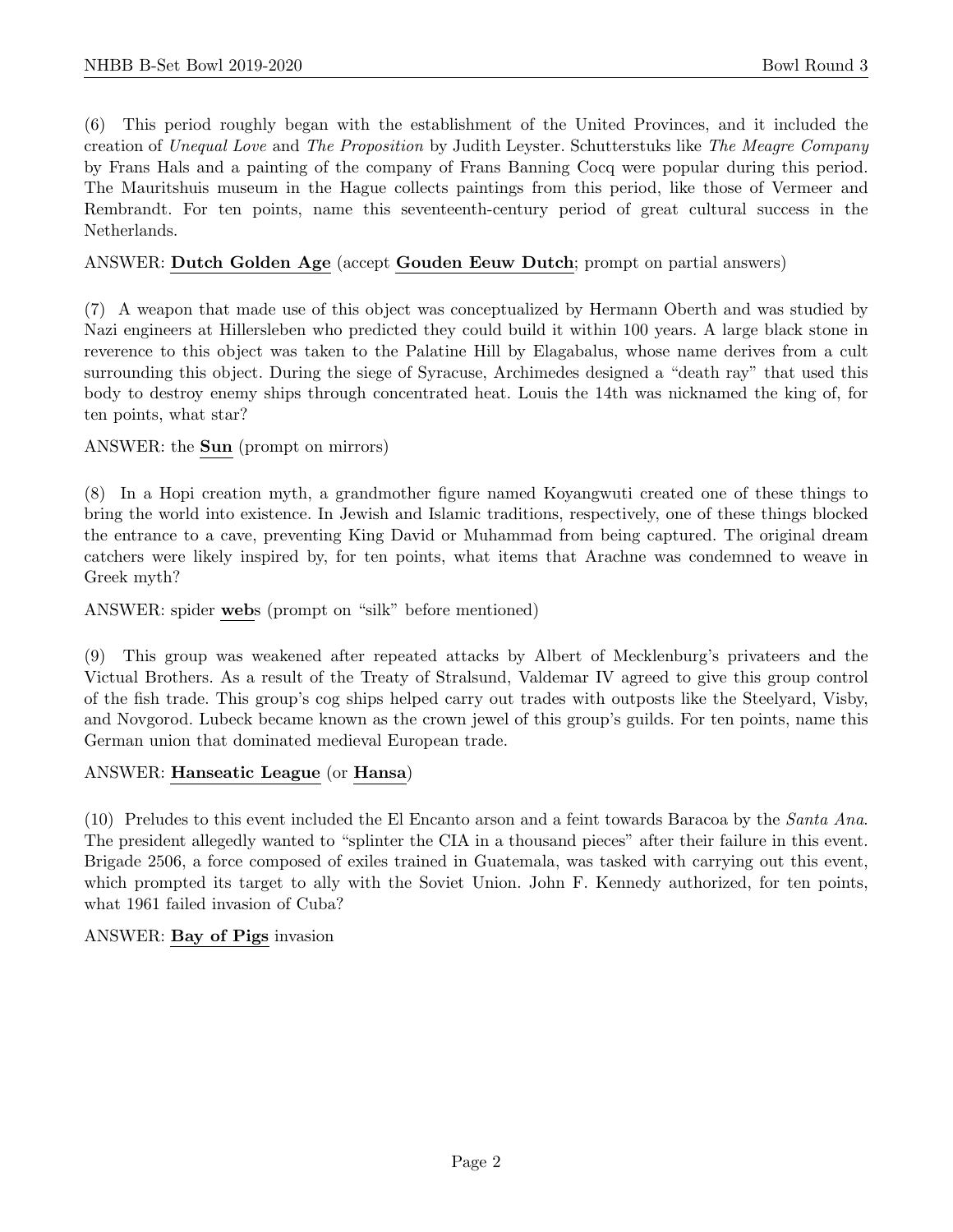# Second Quarter

(1) Ownership of this location, which forms a national park alongside the adjacent Kata Tjuta, was transfered in a 1985 agreement with the Pitjantjatjara [pit-jant-jat-jara] people. In mythology, this location is the site of a battle between the two serpents Kuniya and Liru. Visitors are now banned from climbing this landmark, as it is the site of a Dreamtime track in the Aboriginal belief system. Ayers Rock is an outdated name of, for ten points, what sandstone formation of the Northern Territory in Australia?

ANSWER: Uluru (prompt on Ayers Rock before mentioned)

BONUS: In 1980, one of these Australian canines attacked and killed a two month old baby whose family was vacationing at Uluru. Authorities did not believe the family's claim, and the child's mother spent several years in prison before her conviction was overturned.

#### ANSWER: dingo

(2) Robert Livingston and Peter Schuyler [sky-ler] led a convention in this city to oppose Leisler's Rebellion. Another organization in this city grew out of the Bucktails and lost power after governor William Marcy was defeated in 1838 by William Seward. Thurlow Weed coined the name of that organization led by Martin Van Buren, this city's "Regency." The "Join or Die" cartoon was produced at a 1754 meeting in this city that discussed the early goings of the French and Indian War. A 1754 "Congress" met in, for ten points, what capital city of New York?

#### ANSWER: Albany

BONUS: Another member of Albany's Schuyler family, Philip, was one of the first senators from New York until he was defeated in a 1791 election by this man, who later killed his son-in-law in a duel in Weehawken, New Jersey.

#### ANSWER: Aaron Burr

(3) A number one hit by this band was censored by the Francisco Franco administration for its lyric "You can get married in Gibraltar, near Spain." Windows were smashed after advertising for a single by this band was accidentally interpreted as anti-Semitic graffiti in 1968; that single included a song that criticizes people who "go carrying pictures of Chairman Mao." The songs "Revolution" and "The Ballad of John and Yoko" were released by, for ten points, what band from Liverpool led by John Lennon and Paul McCartney?

#### ANSWER: The Beatles

BONUS: Paul McCartney claimed he didn't realize that writing the name of this song on shop windows would stir up memories of Nazism. This song, which was released as a single with "Revolution," was originally written to reassure John's son Julian to "Take a sad song and make it better."

#### ANSWER: Hey Jude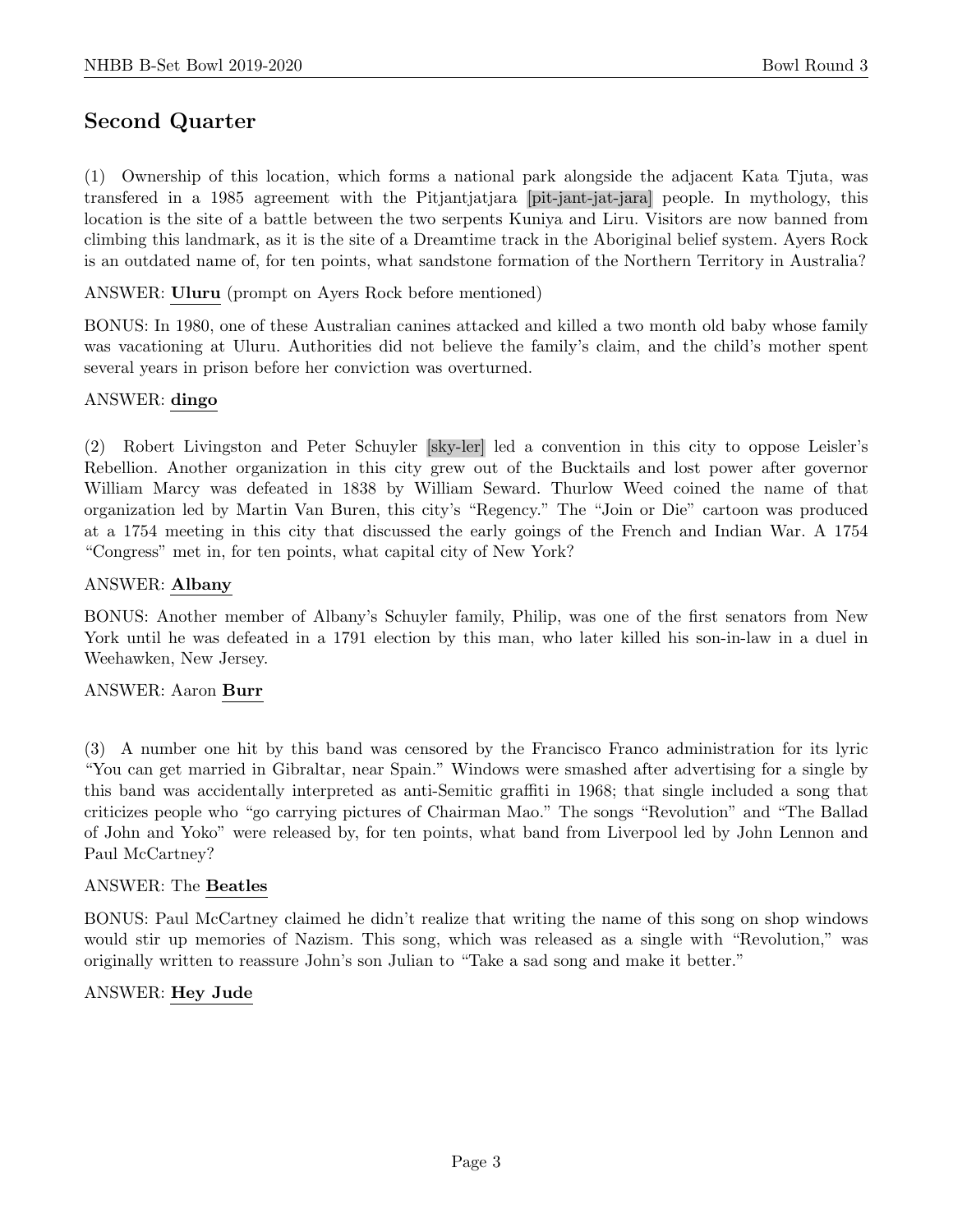(4) These people left artifacts behind in the Ukraine's largest burial mound, the "Black Grave." These people allegedly executed their enemies with the "blood eagle" method and were employed by the Byzantine Empire as the Varangian Guard. These people sacked Lindisfarne and sailed up the Seine River in longships to attack Paris in 845. The colony of Vinland was founded by, for ten points, what seafaring marauders from Scandinavia?

#### ANSWER: Vikings (prompt on Norsemen, Scandinavians, etc.)

BONUS: The 793 Viking raid on the island of Lindisfarne destroyed one of these facilities, which was founded by Aidan in 634.

#### ANSWER: monastery (accept priory; accept abbey; accept church)

(5) After this field marshal was victorious at a battle near Allenstein, opposing general Alexander Samsonov committed suicide. After Marinus van der Lubbe attempted to burn down a government building, this man was convinced to suspend civil liberties. Erich Ludendorff and this man jointly won the Battle of Tannenberg during World War I. Adolf Hitler was appointed Chancellor by, for ten points, what German politician, war hero, and namesake of a zeppelin that caught fire in 1937?

#### ANSWER: Paul von Hindenburg

BONUS: Marinus van der Lubbe was blamed for setting fire to this building in Berlin, the meeting place of Germany's parliament. Hitler had Hindenburg issue the decree banning public opposition to Nazism after the arson of this building.

#### ANSWER: Reichstag (accept Reichstag Fire (Decree))

(6) This country is the setting of the novel No One Writes to the Colonel, which depicts an unnamed soldier in the Thousand Days' War. Riots were sparked after a disgruntled youth assassinated the liberal leader Jorge Eliécer Gaitán, leading to La Violencia. The 2016 Nobel Peace Prize was awarded to this country's president, Juan Manuel Santos, for brokering a treaty that failed after a public referendum. For ten points, name this country where FARC rebels opposed the government in Bogota.

#### ANSWER: Colombia

BONUS: No Ones Writes to the Colonel is a novel by this Colombian Nobel laureate who discussed the Medellin cartel in News of a Kidnapping and wrote One Hundred Years of Solitude.

ANSWER: Gabriel Garcia Marquez (prompt on partial last names)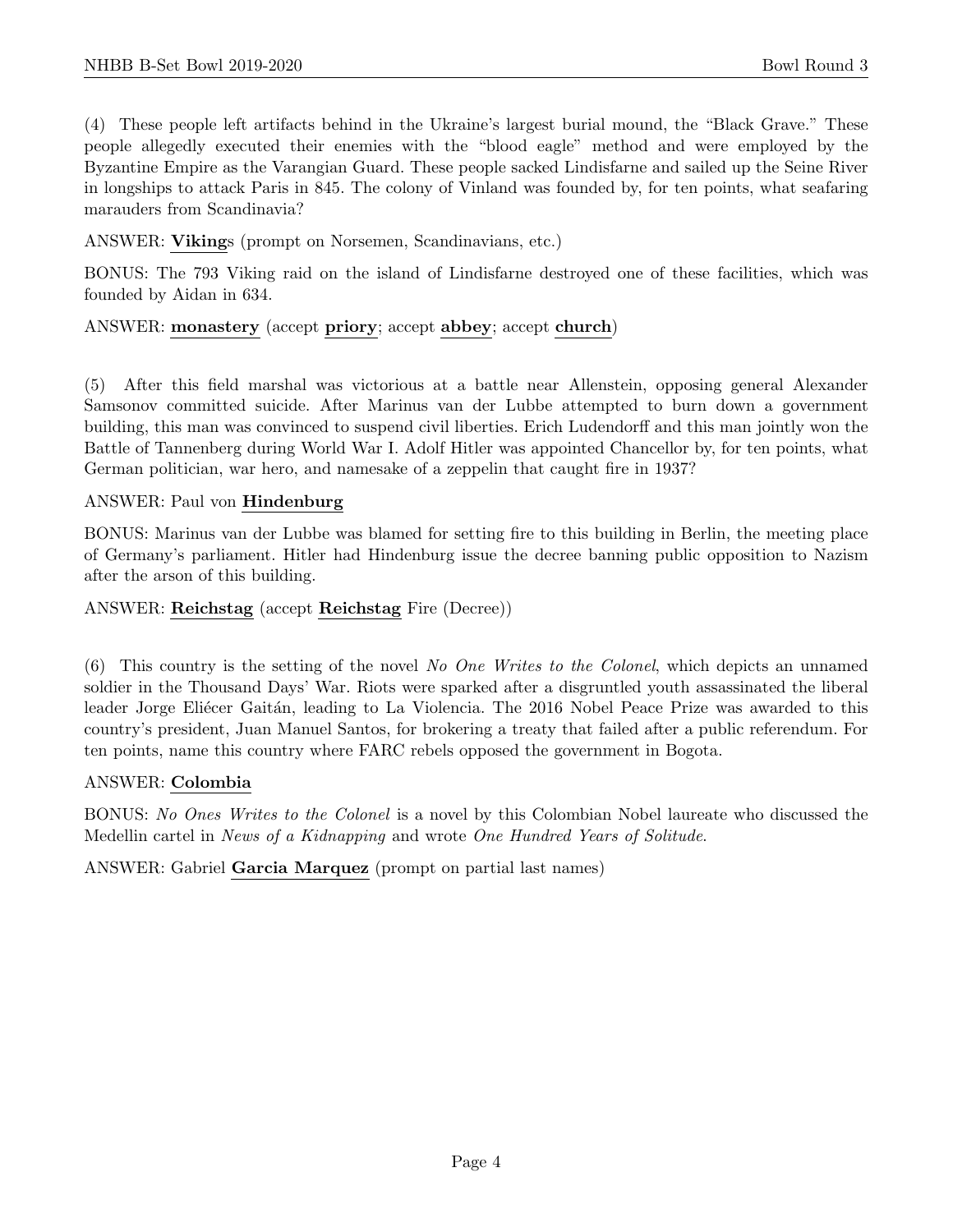(7) This man, who was sued by Charlotte Dupuy, hired Benjamin Latrobe to design the mansion at his Ashland estate. Domestically, this man's negotiations resulted in California being admitted as a free state and the prohibition of slavery north of the 36-30 parallel, leading him to be known as the "Great Compromiser." For ten points, name this Kentucky politician who formulated the Compromise of 1850 and Missouri Compromise.

# ANSWER: Henry Clay

BONUS: Henry Clay held this position during the debate over the Missouri Compromise. He left this position to become Secretary of State in the John Quincy Adams administration.

ANSWER: Speaker of the House of Representatives (prompt on Representative (from Kentucky))

(8) In the short-lived first of these wars, a group of regulars lost a quarter of their men to sharpshooters led by Piet Joubert at Laing's Nek. Between the two of these wars, Alfred Beit helped orchestrate the Jameson Raid in an attempt to overthrow Paul Kruger. Louis Botha and Jan Smuts participated in the second of these wars as leaders of the Transvaal. The British fought in, for ten points, what wars against the namesake Dutch settlers of South Africa?

ANSWER: Boer Wars (accept First and/or Second Boer Wars)

BONUS: This term was applied to refugee camps established by the British during the Second Boer War, where tens of thousands of Boers died, many of measles and typhoid.

ANSWER: concentration camps (do not accept internment camps)

# Third Quarter

The categories are  $\dots$ 

- 1. Colonial Flordia
- 2. Muslims in Spain
- 3. League of Nations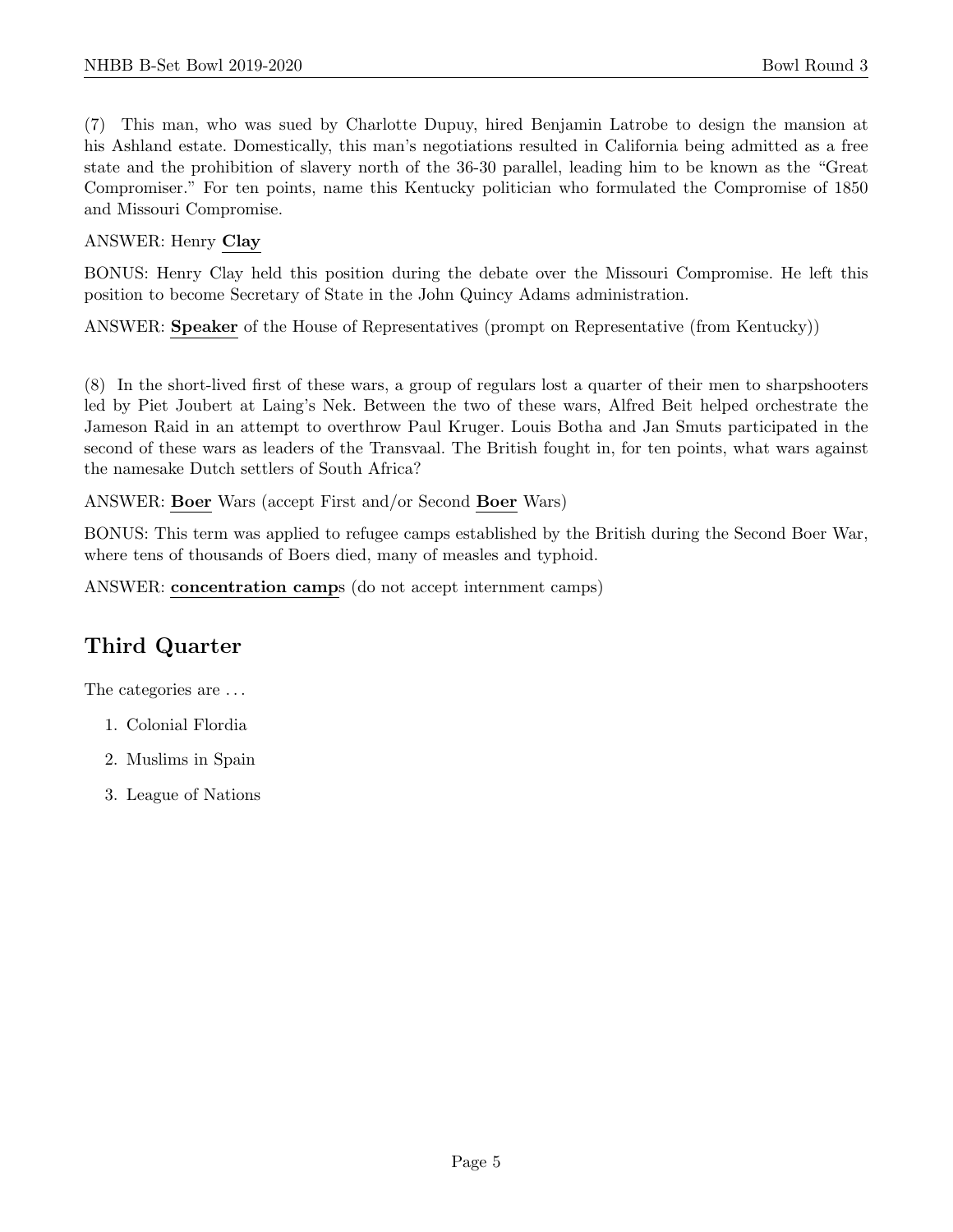# Colonial Flordia

Name the...

(1) European power that colonized Florida and ruled it from Madrid.

# ANSWER: Spain

(2) English colony founded by James Oglethorpe that provided a buffer between Florida and the rest of the 13 colonies.

# ANSWER: Georgia

(3) Explorer of Florida who searched for the Fountain of Youth.

ANSWER: Juan Ponce de Leon

(4) Florida city founded in 1565, the oldest continuously inhabited European city in the US.

# ANSWER: Saint Augustine

(5) Native American tribe that fought a war against Andrew Jackson.

# ANSWER: Seminoles

(6) 1819 agreement in which James Monroe's Secretary of State secured Florida for the United States.

ANSWER: Adams-Onis Treaty (accept Transcontinental Treaty)

(7) City for which the Spanish traded Florida after it was seized in the Seven Years' War.

# ANSWER: Havana

(8) 1832 treaty that forced the aforementioned tribe out of Florida following the Indian Removal Act.

# ANSWER: Treaty of Payne's Landing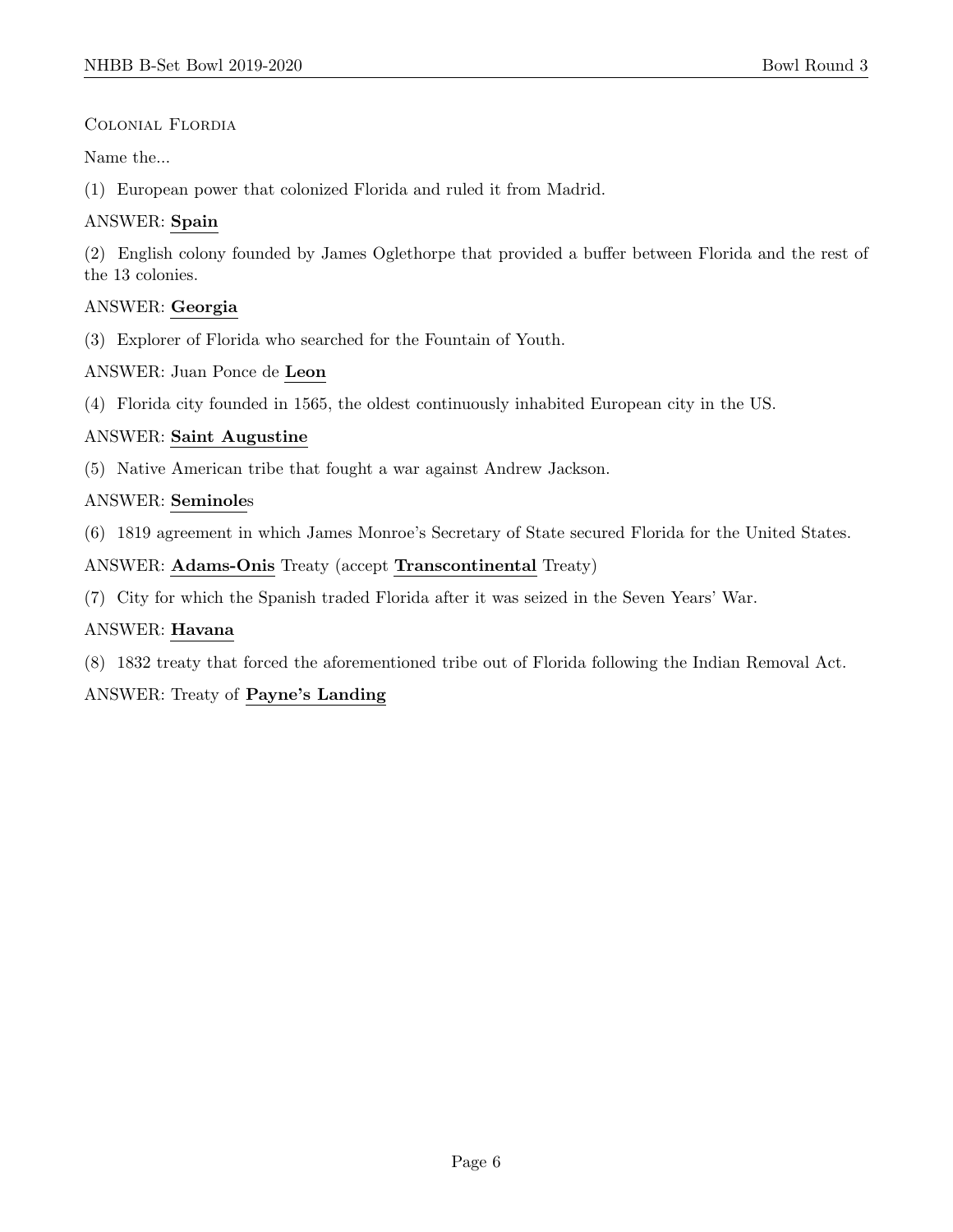Muslims in Spain

Name the...

(1) Catholic Monarchs, of Castille and Aragon, who persecuted Muslims.

# ANSWER: Ferdinand and Isabella (accept Ferdinand II of Aragon and Isabella I of Castille; prompt on partial answers)

(2) Strait crossed by Muslim forces who invaded from Morocco.

# ANSWER: Strait of Gibraltar

(3) Tribunal, established in 1478, that persecuted hundreds of thousands of non-Christians in Spain.

# ANSWER: Spanish Inquisition

(4) Caliphate that seized control of Hispania in 711.

# ANSWER: Umayyad Caliphate

(5) 800-year-long period that ended in 1492 when Spain defeated the last Muslim kingdom on the Iberian Peninsula.

# ANSWER: Reconquista

(6) Last Muslim kingdom to fall to the Spanish, an emirate on the southern shores of Spain.

# ANSWER: Granada

(7) Former Roman fort that was made into that kingdom's royal palace by Yusuf I in 1333.

# ANSWER: Alhambra

(8) Last dynastic house to fall to Spain; it was led by Boabdil.

ANSWER: Nasrid dynasty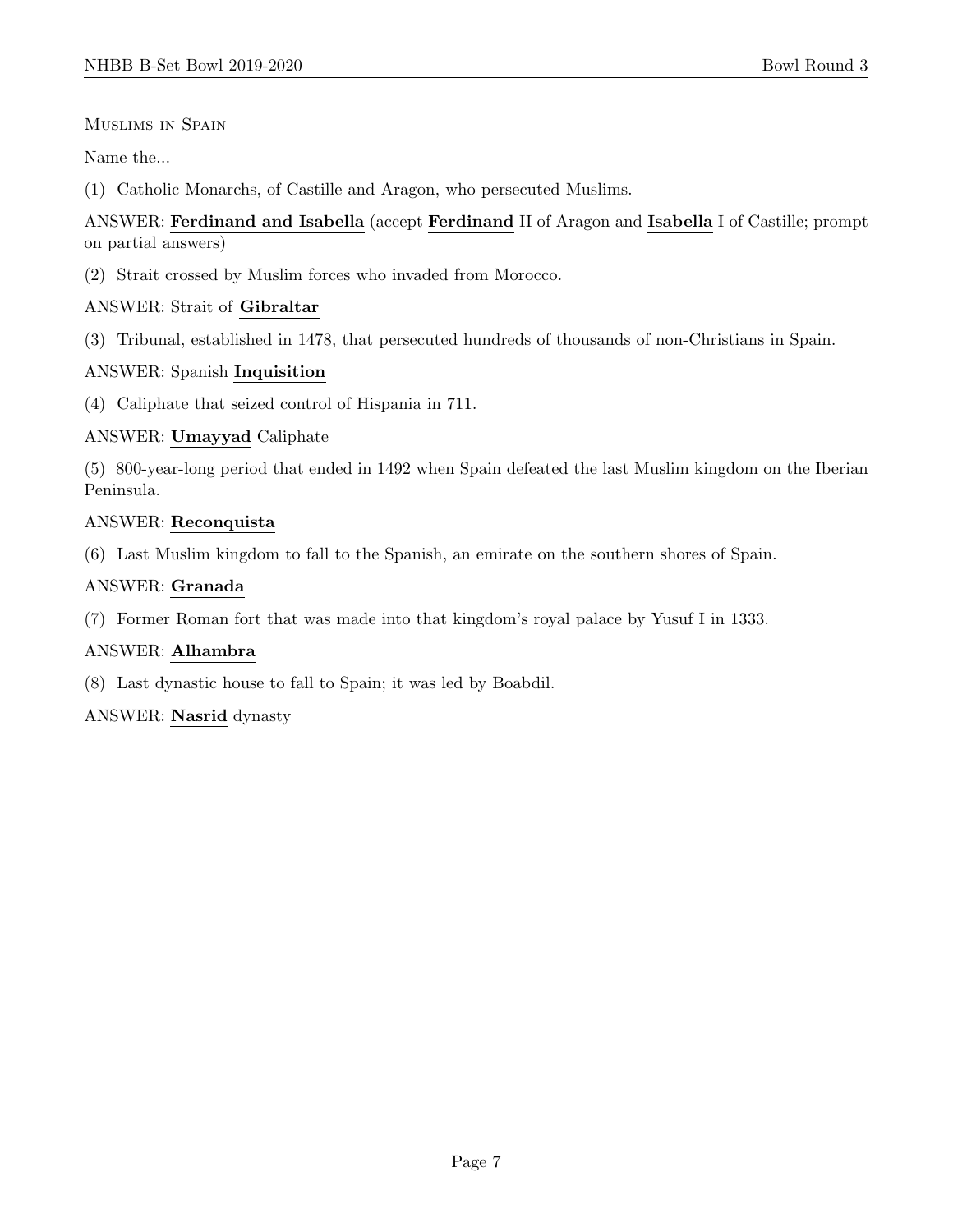LEAGUE OF NATIONS

Name the...

(1) War whose bloodshed inspired a US President to recommend the League.

# ANSWER: World War I

(2) US President who pushed for the League in his Fourteen Points.

# ANSWER: Woodrow Wilson

(3) Swiss city where the League was headquartered and where Conventions against war crimes were signed.

# ANSWER: Geneva

(4) Region re-militarized by Nazi Germany in March 1936, an action essentially ignored by the League.

ANSWER: Rhineland (accept descriptions of the land along the Rhine River; prompt on descriptions of Western Germany that don't mention the Rhine)

(5) Country led by Haile ["highly"] Selassie, who spoke at the League after Italy invaded this country in 1936.

# ANSWER: Ethiopia (accept Abyssinia)

(6) Country that retained the Aland Islands in 1921, despite Sweden's claims.

# ANSWER: Finland

(7) Massachusetts Senator who kept the US out of the League as Chair of the Senate Committee on Foreign Relations.

#### ANSWER: Henry Cabot Lodge

(8) Greek island in the Ionian Sea that was bombed by the Italians in 1923, an early example of the League's weakness.

# ANSWER: Corfu (incident)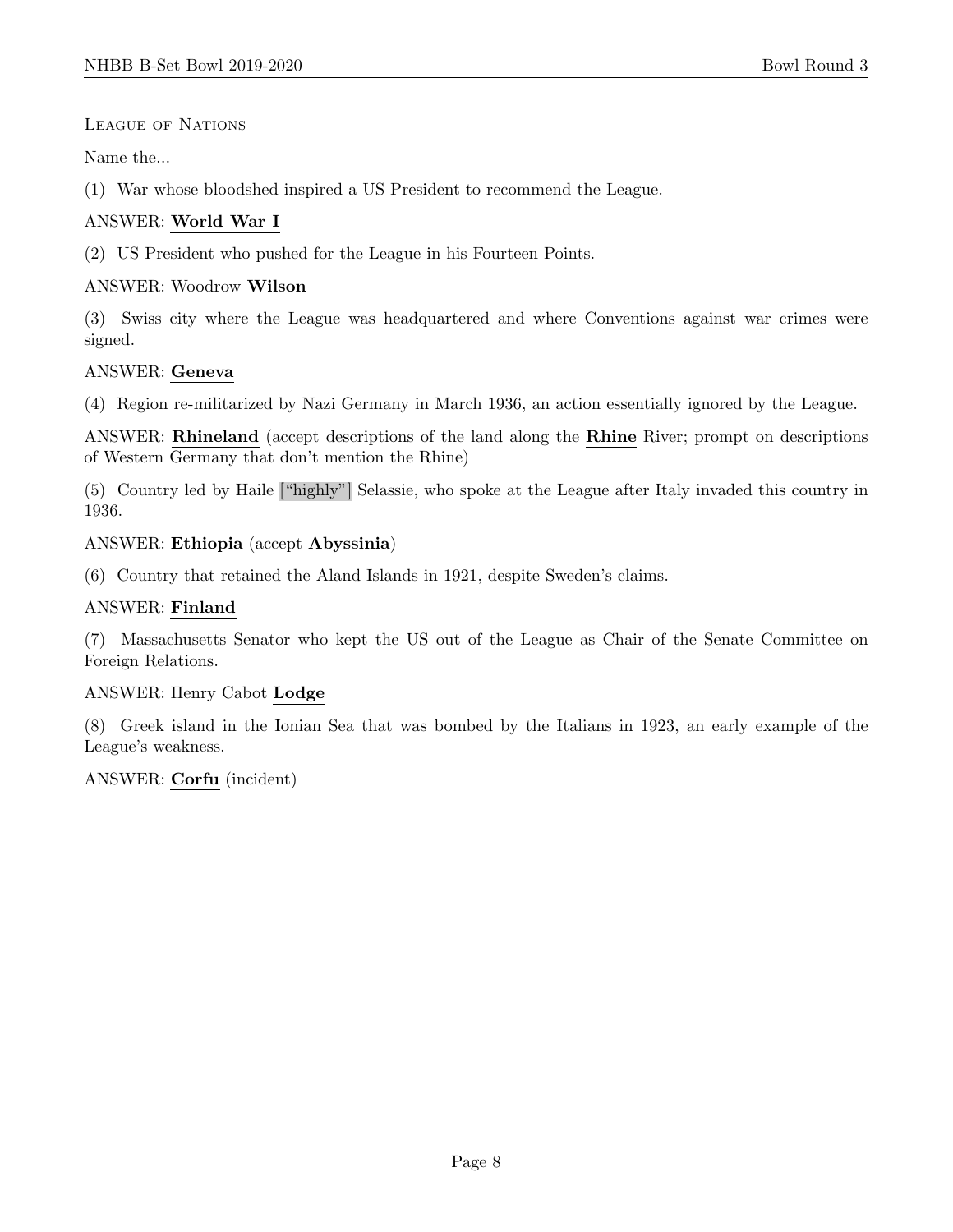# Fourth Quarter

(1) Three years after his death, this man's corpse was dug up, hanged alongside Henry Ireton and John Bradshaw, and beheaded, with his head mounted on a stake above Westminster Hall. This man, whose forces  $(+)$  massacred the citizens of Drogheda when they refused to surrender, worked with Thomas Fairfax to win the Battle of  $(*)$  Naseby. This man dissolved the Rump Parliament after leading the New Model Army to victory against Charles I. For ten points, name this Parliamentarian commander who became Lord Protector of England.

# ANSWER: Oliver Cromwell

(2) In fighting near this city's San Cosme Gate, future general Ulysses S. Grant disassembled a howitzer and reassembled it in a church, leading to his promotion to captain. The so-called Boy Heroes were killed in this city's (+) fortress of Chapultepec by US forces led by Winfield Scott. In the (\*) Marines" Hymn, this city's battlefields are referred to as the "Halls of Montezuma." For ten points, name this capital city that was taken by the US in the Mexican-American War.

#### ANSWER: Mexico City

(3) Composer Karlheinz Stockhausen controversially described this event as "the biggest work of art there has ever been." A "memory space" composed after this event opens with the repeating word  $(+)$  "missing" and includes a tape recording of a list of its victims; that piece is John Adams' On the Transmigration of Souls. The musical  $(*)$  Come From Away depicts Operation Yellow Ribbon in the Newfoundland town of Gander, where dozens of planes were diverted during, for ten points, what terrorist attack in which nearly 3,000 people were killed in 2001?

ANSWER: September 11th attacks (accept 9/11; accept descriptions of any individual attack on 9/11/2001, but prompt on "World Trade Center attack" alone to differentiate it from the 1993 bombing)

(4) This battle was preceded by the Battle of Lake Borgne and involved a defensive line behind the Rodriguez Canal. The losing side in this battle stranded many senior officers in no man's land when they forgot their  $(+)$  ladders. A group of smugglers from Barataria led by Jean Lafitte helped (\*) American forces in this battle defeat and kill Edward Pakenham. For ten points, name this victory for future president Andrew Jackson, a battle that was fought without knowledge of the Treaty of Ghent, which ended the War of 1812.

#### ANSWER: Battle of New Orleans

(5) In 2013, this country finally released the decades-old Sunderlal Committee report, which investigated police actions during the Telangana Rebellion. The 3rd of June Plan established this country's western border at the  $(+)$  Radcliffe Line. After it achieved independence, this country launched Operation Vijay to reclaim Goa. This country was partitioned from its western neighbor on the request of Muhammad Ali (\*) Jinnah's Muslim League. For ten points, name this former British colony that gained independence in 1947 after the efforts of Jawaharlal Nehru and Mohandas Gandhi.

#### ANSWER: India